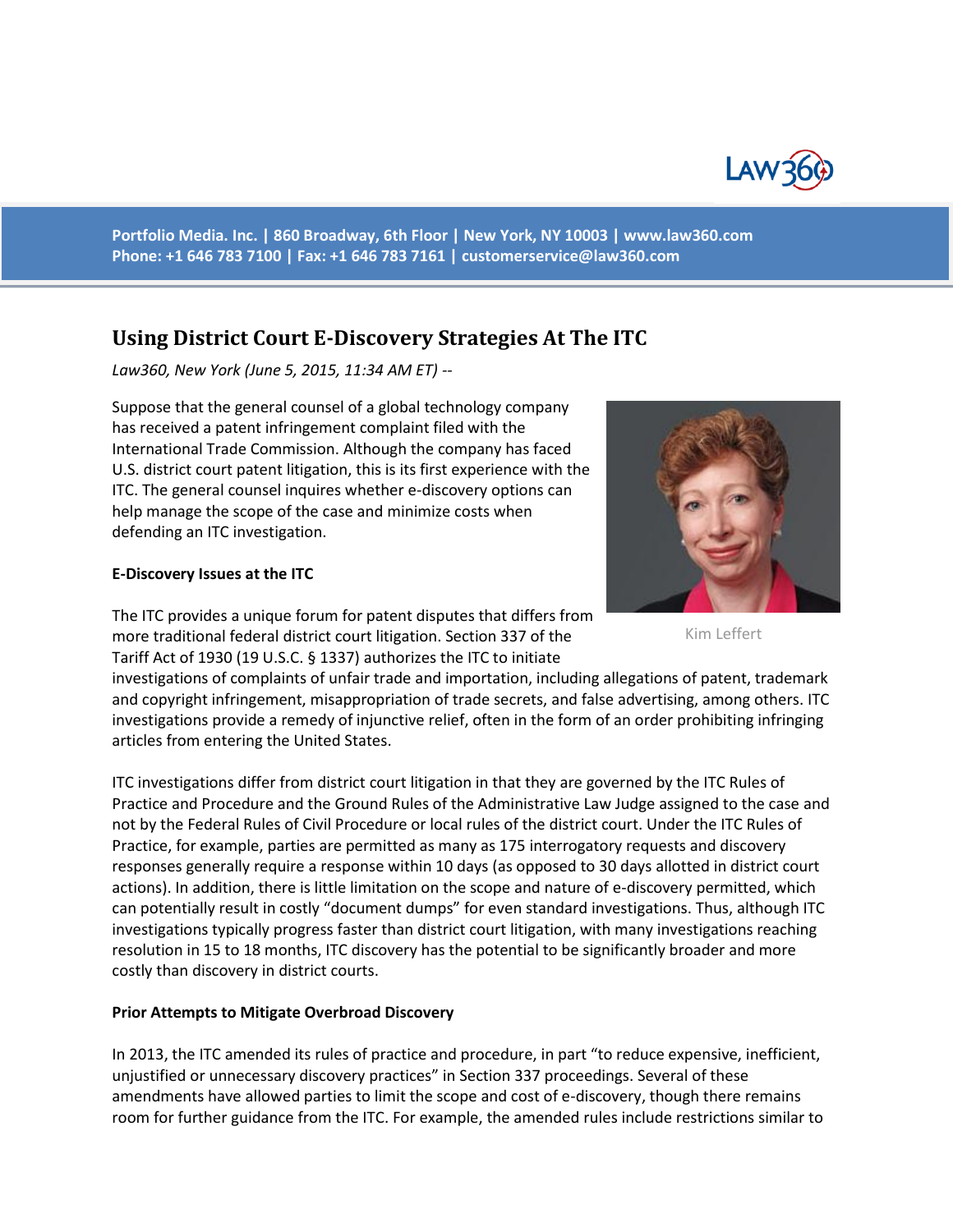those found in FRCP 26(b)(2)(B), that allow a party to withhold, because of undue burden or cost, electronically stored information (ESI) that is not reasonably accessible.

The amendments also limit discovery when (i) the discovery sought is unreasonably cumulative, duplicative or can be obtained from a less burdensome source; (ii) the party seeking discovery has had ample opportunity to obtain the information by other discovery in the investigation; (iii) the responding party has waived the legal position or stipulated to particular facts pertaining to the issue to which the discovery is directed; or (iv) the burden or expense of the proposed discovery outweighs its likely benefit.

While considering its proposed rule amendments, the ITC contemplated, but ultimately declined to adopt, e-discovery provisions consistent with those found in Chief Judge Randall Rader and the Federal Circuit Advisory Counsel's 2011 Model Order Limiting E-Discovery in Patent Cases, including, e.g., (i) cost shifting for disproportionate ESI production requests; (ii) limitations to five email custodians and five search terms per custodian; and (iii) no requirement to produce metadata beyond sent and received dates. However, some of the ALJ's Ground Rules may propose similar limitations to those found in the model order, or provide the parties with an opportunity to negotiate and stipulate to mutually agreeable e-discovery limitations.

### **Moving Forward: Strategies for E-Discovery at the ITC**

In light of the ITC's current e-discovery rules, respondents should consider the following principles to minimize burden and expense in ITC litigation:

**Start Early** — The ITC has 30 days after the filing of a complaint to determine whether to institute an investigation. After a decision to investigate, a respondent has 20 to 30 days to file an answer to the complaint (depending on whether the respondent is a domestic or foreign company). Consider using this initial period to assess both the case merits and potential document preservation and e-discovery issues, such as identifying and interviewing potentially relevant custodians and key individuals in the IT department. Also consider collecting sample bulk ESI from custodians to evaluate the scope of discovery and the applicability of various ESI search terms. Knowledge of these issues may provide an advantage during negotiations with opposing counsel on e-discovery agreements.

**Negotiate E-Discovery Limitations** — Consider the scope and types of relevant data, as this may shape discussions with opposing counsel. For example, if a case is relatively simple, an agreement to exchange e-discovery without corresponding metadata may be a cost-efficient solution for both parties. On the other hand, if documents such as CAD drawings and computer renderings may play a role in invalidating a complainant's patent, a respondent may want to consider requiring production of metadata in order to ensure fields such as "Date Created" or "Date Modified" are preserved and available for use with such documents.

**Familiarity with Model E-Discovery Rules** — The model order has proven influential in e-discovery discussions in district courts and other forums, such as the ITC. Knowledge of the model order and ediscovery processes may provide an advantage during negotiation of an e-discovery agreement.

**Joint Stipulations** — If the ALJ ground rules do not include limitations on e-discovery, consider entering into a joint stipulation with opposing counsel to limit the custodians, metadata, and search term number and scope of discovery in an effort to reduce cost and unnecessary burden.